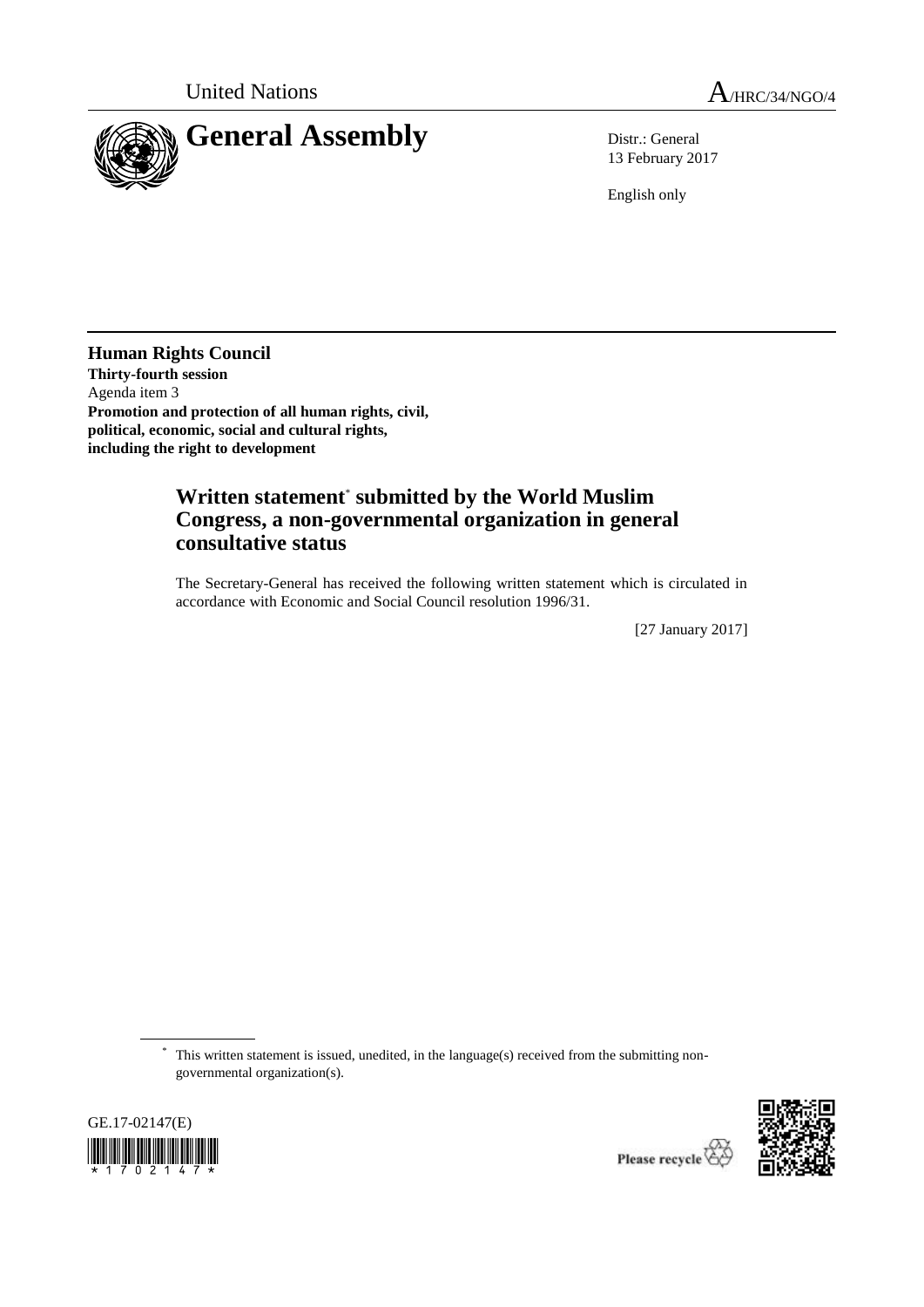## **Denial of right to self-determination has given birth to Kashmir tragedy**

Continued denial of the promised right to self-determination of the Kashmiri people by India has given birth to the Kashmir tragedy. India has been trying unsuccessfully, to suppress the legitimate Kashmiri movement for selfdetermination through unbridled use of force and state-terrorism. With over 700,000 Indian troops stationed in Indian administered Jammu & Kashmir, the region is the most heavily militarized zones in the world with a ratio of 1 soldier for 17 civilians. Over the past seven decades, Indian occupation forces have resorted to systematic and gross violations of human rights including use of force against civilians, extrajudicial, arbitrary and summary executions, enforced disappearances, illegal detentions, gang rapes, collective punishment and indiscriminate killings. Indian occupation forces enjoy complete impunity from these crimes against humanity, in contravention of international human rights and humanitarian laws.

The Indian administered Jammu & Kashmir is once again witnessing the surge of popular, indigenous uprising against Indian rule, and the unspeakable atrocities being perpetrated by Indian occupying forces. Triggered by the extra-judicial killing of the popular Kashmiri freedom fighter, Burhan Wani, on 8 July 2016, the past six months have witnessed hundreds of thousands of Kashmiris protesting against Indian occupation, and demanding their promised right to selfdetermination and Azadi (freedom) from India. The Indian Government has responded to the popular demand of implementation of UN Security Council resolutions by unleashing an unprecedented reign of terror. In gross contravention of all norms of international law and international humanitarian laws, the Indian occupation forces are willfully using live ammunition and pellet guns to quell peaceful protests by unarmed civilians, resulting in the death of many, and causing life-long and debilitating injuries to thousands others. Even non-protestors are being killed and maimed in a bid to wage collective punishment to break the resolve of valiant people of I0 K from their rightful demand of self-determination. Doctors have verified that occupying forces are deliberately and consistently shooting above waist height and targeting eyes in order to inflict maximum damage. In what constitutes one of the darkest chapters in the history of Indian administered Jammu & Kashmir, hundreds of Kashmiri men, women and children have been permanently blinded or physically crippled by the use of pellet guns by the occupation forces.

UN High Commissioner for Human Rights, Zeid Ra'ad Al Hussein during his ingural address to 33<sup>rd</sup> session of United Nations human rights council on 13<sup>th</sup> of September, 2016 while making a public appeal said, "We had received reports and continue to do so, claiming Indian authorities had used force excessively against the civilians population under its administration, I believe an independent, impartial and international mission is now needed and that it should be given free and complete access."

Summing up the human rights situation the Guardian on 18<sup>th</sup> July 2016 wrote, "India is blinding young Kashmiri protestors –and no one will face justice".

Amnesty International India while expressing its concerns about the current situation of Indian administered Kashmir on , 12 September 2016

"Security forces are using arbitrary and excessive force in response to protests in Jammu and Kashmir, violating international standards and worsening the human rights crisis in the state. Pellet-firing shotguns have injured and blinded even peaceful protestors and bystanders. Children have been hit by pellets from these shotguns while sitting inside their homes. These weapons are inherently inaccurate and indiscriminate and always carry the risk of causing serious injury to people who are not engaging in violence. There is simply no proper way to use these weapons, and they should be prohibited. The continued abusive use of pellet-firing shotguns, along with the deployment of the PAVA shells, is extremely worrying."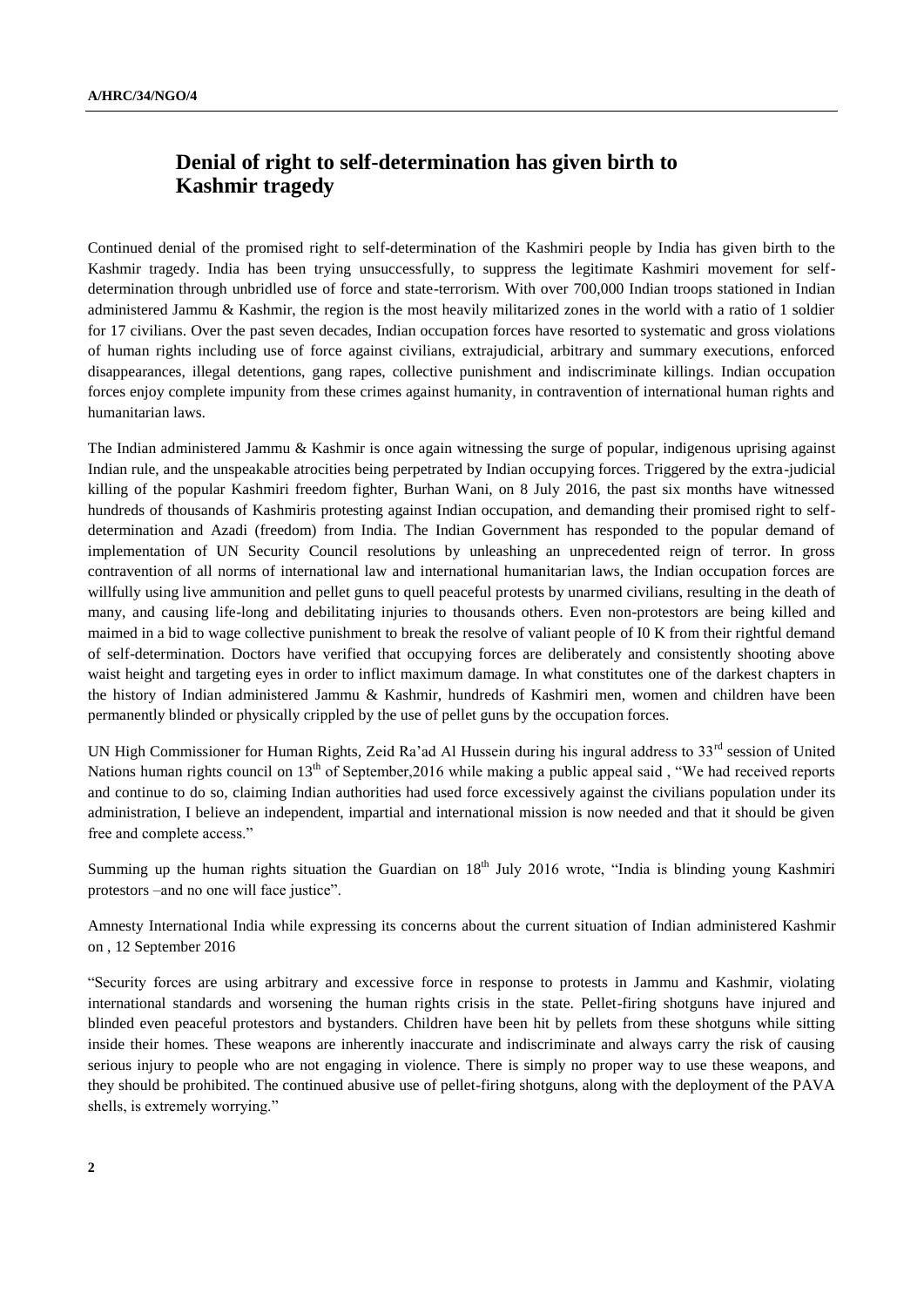New York Times Ellenn Barry, on 28<sup>th</sup> August 2016 in described the situation, "An epidemic of dead eyes in Kashmir India uses pellet guns on protestors."

One needs to understand as to why India is obstructing and refusing any international intervention in Kashmir. If one see through the prism of Indian electronic media, the conclusions can be drawn easily everything in Kashmir is sponsored by Pakistan otherwise people of Kashmir are very much happy with India. But the ground situation in Kashmir is different and now the 5th generation in Kashmir is fighting against Indian aggression.

But contrary to what Indian contemplates and acts, situation on ground is totally different and even India civil society groups who visited Kashmir recently , their assessment of the situation after holding meetings with wide range of people from political leaders of all shades to victims of state terrorism, leaders of business community, civil society group, students and teachers.

Findings and recommendations made by these groups are almost identical and provide sufficient insight of the ground situation and Kashmir's aspirations and their victimhood. The civil society groups concluded that Indian government has failed to recognize the aspirations of people of Kashmir and the psycho- historical aspects of the problem. Indian state reduces it to issue of lack of development or economic growth, need to create jobs or offering economic packages and incentives. This has not suppressed the sense of hurt in the Kashmiri people or quells their political aspirations because these measures do not address the political issue of Kashmir. Kashmir is a political and should be solved by addressing the democratic aspirations of people of Kashmir. The civil society groups concluded that government of India and state government in Indian administered Kashmir are engaged in actions that amount to a complete violation of universally accepted human and democratic rights.

The civil society groups also noted that the inflammatory and provocative statements against the people of Kashmir by the BJP leaders and failure of parliamentary opposition to make government accountable for its crimes.

While calling the acts of Indian state in Kashmir profound violation of democratic and human rights, the civil society groups called upon the government of India to forthwith;

 Recognize the Kashmir dispute and accept that its resolution can only come through a political solution, not through military intervention and a suppression of all human and democratic rights;

Withdraw the army and other paramilitary forces including the Central Reserve Police Force, Border Security Force and Indo Tibetan Border Police from civilian areas of Jammu and Kashmir;

Repeal the Jammu and Kashmir Public Safety Act, 1978 and the Armed Forces (Jammu and Kashmir) Special Powers Act, 1990;

Release all political prisoners and, in particular, all prisoners arrested under the Jammu and Kashmir Public Safety Act, 1978;

Grant access to the UN High Commissioner for Human Rights for a UN fact-finding mission in Jammu &Kashmir;

Establish a judicial tribunal under the supervision of the Supreme Court to examine all cases of extra-judicial killings, including that of BurhanWani;

Enter into an open and transparent dialogue, without pre-conditions, with all sections of the Kashmir peoples and their representatives in order to bring about a resolution of the Kashmir dispute that recognizes the aspirations of people to determine their own destiny through demonstrably democratic means.